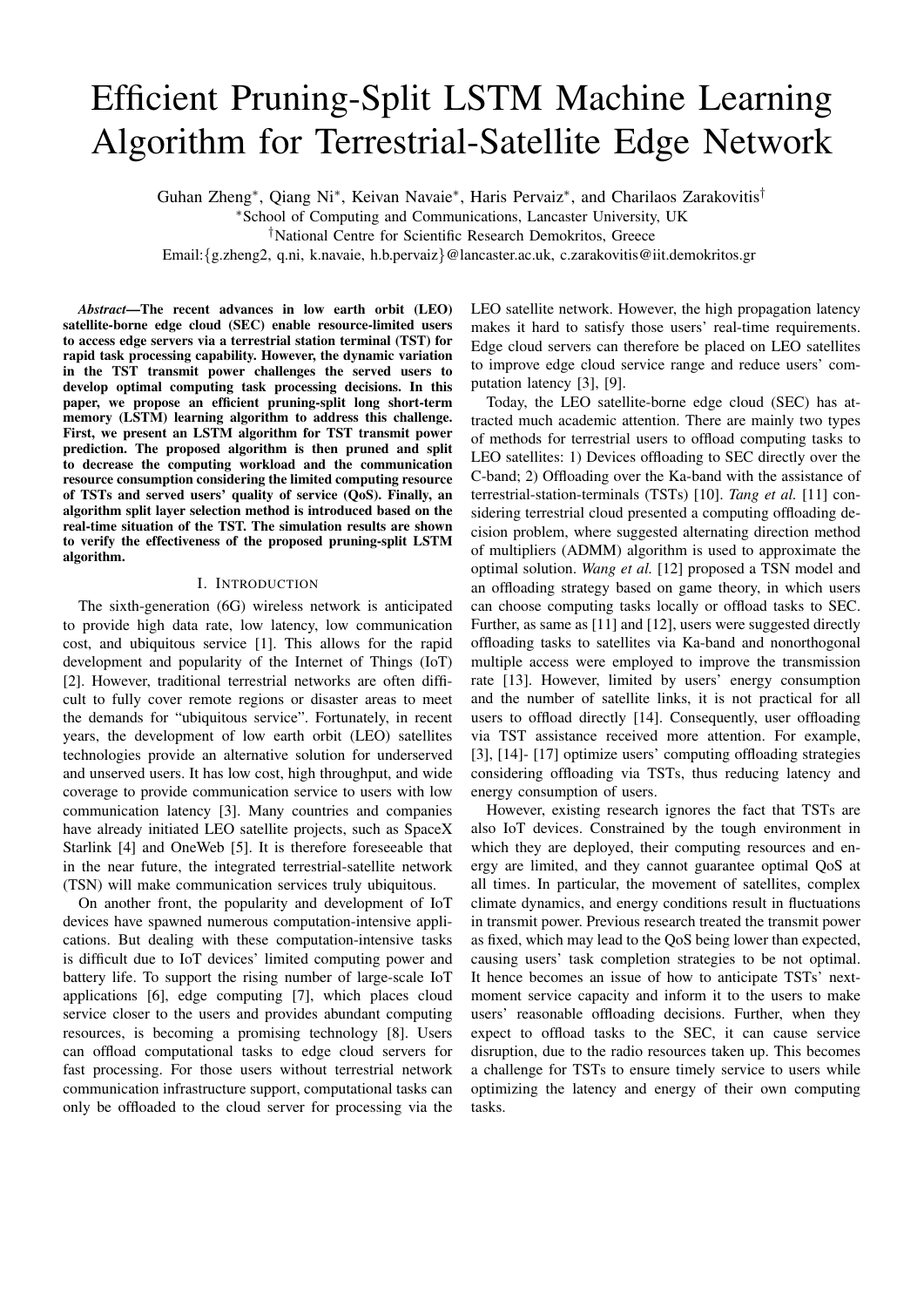To tackle these challenges, our work considers a TSN, where users can choose offload tasks to the SEC via TSTs. Furthermore, a new pruning-split long short-term memory (LSTM) algorithm is proposed to predict the TST transmit power. Specifically, we employ LSTM deep learning approach to predict the TSTs' transmit power, and reduce the computational workload of the algorithm by pruning. Moreover, the algorithm can be split according to the actual scenario, so that TSTs can choose to compute this algorithm locally and in the SEC together. This minimises the latency and power consumption of TST's power prediction within tolerable service interruption time. Finally, the predicted information is informed to the users served and optimizing their computing offload strategies.

The rest of this paper is organized as follows. Section II introduces the system model of the TSN. In section III we described the proposed pruning-split LSTM algorithm. Section IV presents the simulation results. Finally, we conclude the paper in Section V.



II. SYSTEM MODEL

Fig. 1: System model

We consider a TSN (as illustrated in Fig. 1), where users are in areas without the support of ground edge service and can access SEC service via TST or connect directly. Denote the set of LEO satellites as  $A = \{1, 2, ..., a, ..., A\}$  and the set of TSTs in LEO satellite a coverage is  $\mathcal{B} = \{1, 2..., b, ..., B\}$ . The TST  $b$  provides service to  $C$  users within the coverage as a small cell which the set of users denoted by  $C = \{1, 2..., c, ..., C\}$ . We consider each terrestrial user and TSTs has indivisible tasks [18] with the size in bits of  $m \in [1, 2, \ldots, M]$ , and

the CPU cycle needed to execute one bit of task is  $\delta$ . One task computing latency when user  $c$  computing task locally can be given by [19]

$$
t_c^{LC} = \frac{\delta m_c}{f_c},\tag{1}
$$

where  $f_c$  is user c's CPU-cycle frequency with the unit cycles/s. The energy required to calculate this task locally is expressed as

$$
E_c^{LC} = p_c^{LC} t_c^{LC} = \varepsilon f_c^3 \frac{\delta m_c}{f_c} = \varepsilon \delta m_c f_c^2,\tag{2}
$$

where  $p_c^{LC} = \varepsilon f_c^3$  is the power needed to compute locally and  $\varepsilon$  is the energy factor related on chip architecture [20].

Similarly, when user  $c$  chooses to offload the task to SEC for faster computation, the computational latency can be obtained by

$$
t_c^{SEC} = \frac{\delta m_c}{f_a},\tag{3}
$$

where  $f_a$  is the CPU-cycle frequency of edge server in LEO satellite a.

In addition, when the user  $c$  chooses to offload the task to the SEC, it has to tolerate transmission and propagation delays. In this paper, we only consider the scenario that users offload to SEC via TSTs. Thus, the communication delay caused by offloading can be denoted by

$$
t_c^{TS} = \frac{2h}{c} + \frac{m_c}{R_b} + \frac{m_c}{R_c},
$$
 (4)

where  $\frac{2h}{c}$  is the propagation delay between TST b and LEO satellite  $a$ .  $h$  is the distance between TST  $b$  and LEO satellite a. c is the speed of light. Due to the small coverage of TSTs, the propagation delay between the user  $c$  and the TST  $b$ is negligible. Further,  $\frac{m_c}{R_b}$  is the TST transmission delay to satellite a.  $\frac{m_c}{R_b}$  is the transmission delay user c to TST b.  $R_b$  and  $R_c$  are the transmission rates of TST and the user, respectively. According to Shannon Theory, the transmission rate  $R_b$  and  $R_c$  can be expressed as

$$
R_b = B_b \log_2 \left( 1 + \frac{p_b g_b}{\sigma_b^2} \right),\tag{5}
$$

$$
R_c = B_c \log_2 \left( 1 + \frac{p_c g_c}{\sigma_c^2} \right),\tag{6}
$$

where  $B_b$ ,  $p_b$  and  $q_b$  are bandwidth, transmission power and the channel gain on TST  $b$ -satellite  $a$  link, respectively. Further,  $\sigma_b^2$  is the additive white Gaussian noise (AWGN) power in this link. Similarly,  $B_c$ ,  $p_c$ ,  $g_c$  and  $\sigma_c^2$  are bandwidth, transmission power, the channel gain and AWGN power on user  $c$ -satellite  $a$  link, separately. The transmit power therefore greatly influences the transmission rate. Since latency and energy consumption should be considered jointly when user c is making a task computing processing decision. The change in transmit power impacts the system QoS and the user's offloading decision. In case the transmit power value used by the user to make the decision differs from the variable actual transmit power value, it is likely to result in the user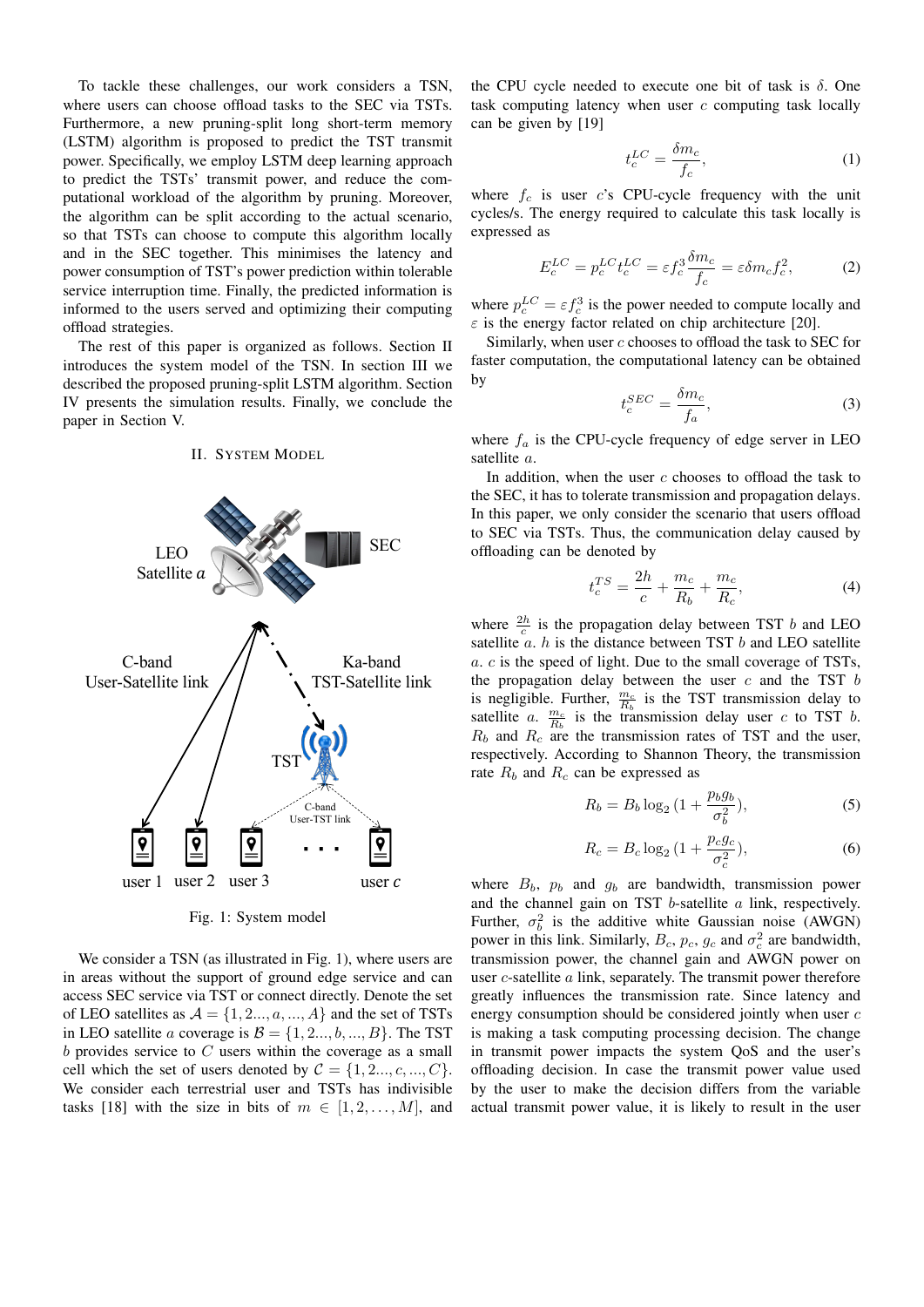decision not being the actual optimum. Therefore, a scheme is needed to anticipate the TST transmit power in near future in advance and give guidance to users to reduce the possibility of increased user latency and energy consumption due to nonoptimal decisions made by users.

#### III. PROPOSED PRUNING-SPLIT LSTM ALGORITHM

In this section, we propose our pruning-split LSTM algorithm to address the previously mentioned challenges. The proposed algorithm consists of 3 steps: 1) offline training and pruning; 2) online split; 3) deployment. The algorithm workflow is shown in Figure 2.

## *A. Offline Training and Pruning*

To improve the QoS of the system, we need to design a transmit power prediction mechanism based on the available energy, supplementary energy, communication conditions of the TST  $b$  and so on. In this paper, we employ the LSTM model, an evolved algorithm of recurrent neural network (RNN), to predict the future transmit power through historical trajectories. This is because its main feature compared to other algorithms is that it can learn not only the current data but also past data sets in order to make future predictions taking into account the relevant context [21]. It is therefore very effective in sequential variable prediction such as transmit power prediction in our paper.



Fig. 2: Workflow of proposed Pruning-Split LSTM

The LSTM model first learns offline with the realistically acquired labels. Note that the LSTM algorithm is computationally intensive, it is usually hard for an IoT device to

complete this model alone. To reduce the computing workload of this algorithm, after training the model, we use the size of the weights as the pruning criterion [22]. In each layer, a given percentage of lower magnitude weights will be considered insignificant and zeroed out. The pruning range is the whole test network, and the pruned model must achieve the allowed minimum accuracy A. As pruning reduces the number of weights, the model becomes sparse, thus decreasing the computational workload.

## *B. Online Split*

Because of the limited computation capability of the TST, performing computing tasks on its own may result in high latency and energy consumption. But offloading to SEC may degrade the QoS of the system by taking up too many communication resources. Hence, the proposed algorithm can be split online into two computing tasks depending on the TST conditions. The first half of the algorithm could be chosen to be computed locally and the second half offloaded to the SEC. The first half is not chosen to be computed at the SEC in order to avoid leaking the original data and to protect TST's privacy. The ground station can therefore perform a better computing strategy by choosing at which layer to split the model. This minimises the latency and energy consumption in transmit power prediction while satisfying acceptable service interruption time.

In order to find the optimal splitting point, we need to know the following profiles: 1) weights and output data size for each layer in the pruned model; 2) maximum interruption time tolerance  $\varsigma$  (ms); 3) system factors such as TST's CPU frequency and wireless channel condition. We assume that the LSTM network splits at layer  $i$  and there are  $I$  layers in the prediction model. When TST can offload the model after layer  $i$  to the SEC on satellite  $a$  for calculation within the tolerable time  $\varsigma$ , similar to the users, the delay  $t_i$  for computing and transmission can be expressed as

$$
t_i = \begin{cases} \frac{\delta M_{bi}}{f_b}, & \text{if } i = 0\\ \frac{\delta M_{bi}}{f_b} + \frac{\delta M_{b(I-i)}}{f_a} + \frac{2h}{c} + \frac{M_{b(I-i)}}{R}, & \text{if } i > 0 \end{cases}, \quad (7)
$$

where  $M_{b(I-i)}$  is the output size of *i*-th layer and weights size of the remaining layers,  $f_b$  is the TST b's CPU-cycle frequency. Furthermore,  $R$  is the transmission rate. We can also have the energy consumption as

$$
e_i = \begin{cases} \varepsilon \delta M_{bi} f_b^2, & \text{if } i = 0\\ \frac{p_b M_{T(i-i)}}{R} + \varepsilon \delta M_{bi} f_b^2, & \text{if } i > 0 \end{cases}, \tag{8}
$$

where  $p_b$  is the real-time transmission power.

Similar to the users, the TST requires minimal latency and energy consumption for the design of the task computing strategy. Thus, the selection of split point should minimise  $t_i$  and  $e_i$ , i.e., min  $\alpha t_i + \beta e_i$ , when  $\frac{M_{b(1-i)}}{R} \leqslant \varsigma$ . The weight parameters  $\alpha$  and  $\beta$  are used to weigh up the importance of delay versus energy consumption. Further, we define  $\alpha t_i + \beta e_i$ as the cost, which has no units, and choose the value when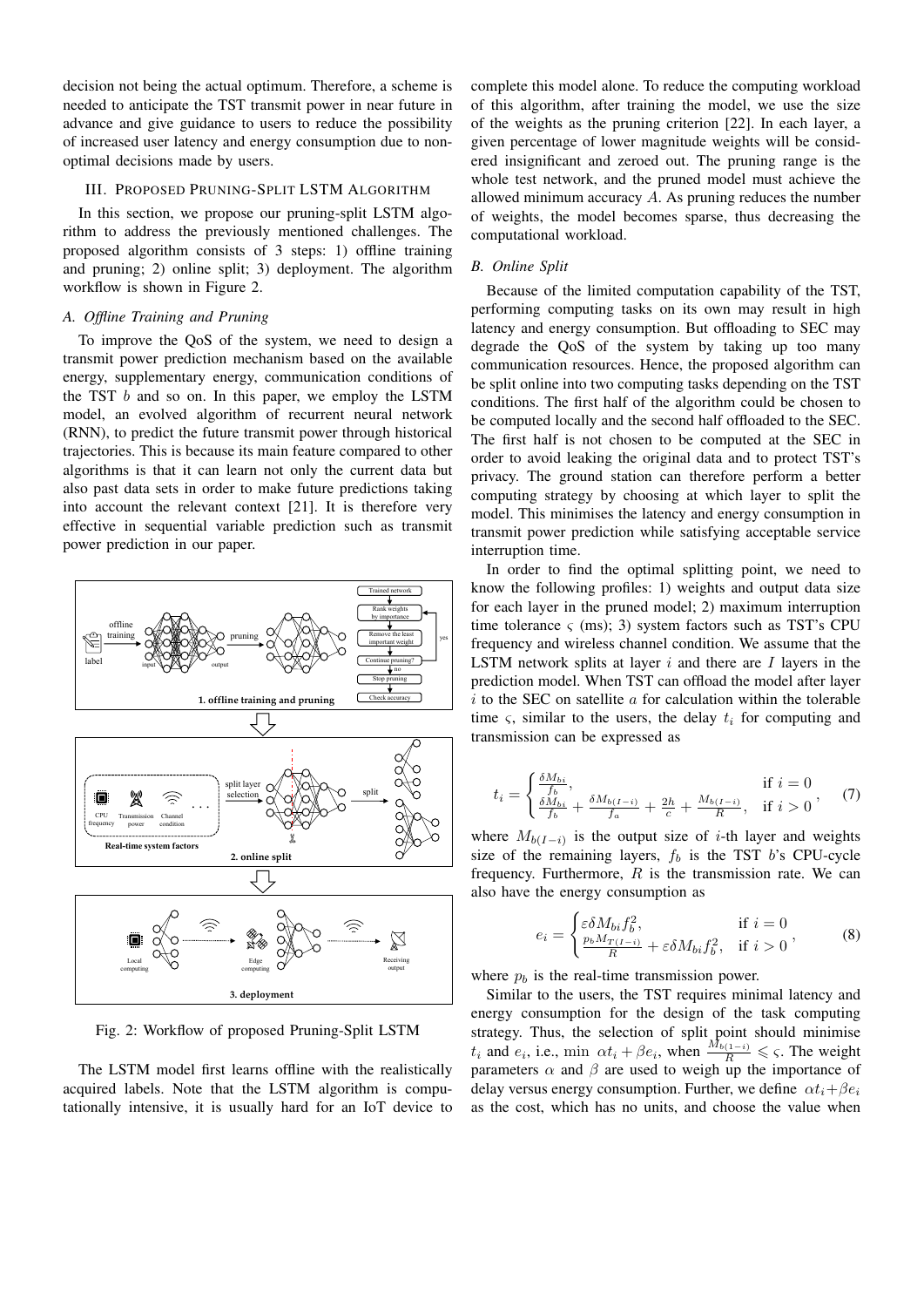Algorithm 1 Pruning-split LSTM for transmitter power prediction

- 1: initialize: layers I in LSTM, allowed lowest accuracy A
- 2: training LSTM model and get the model accuracy  $\overrightarrow{A}$
- 3: if  $A' > A$

4: pruning to scale

- 5: for i=1,2...I
- 6: if  $A_i > A$
- 7:  $t_i \longleftarrow (6)$
- 8:  $e_i \leftarrow (7)$
- 9: end if
- 10: end for

11: if  $t_i$  and  $e_i$  exist

- 12: determining the weighting  $\alpha$ ,  $\beta$  of latency and energy consumption respectively 13: min  $(\alpha t_i + \beta e_i), i = 1, 2, ...I$ 14:  $s.t. \frac{\dot{M}_{b(1-i)}}{R} \leqslant \varsigma$ 15: **return** min  $(\alpha t_i + \beta e_i)$ 16: else 17: return NULL 18: end if 19: else
- 20: return NULL
- 21: end if

the time unit is second and the power unit is watt. As this calculation is a simple linear computation, the number of model layers is also very limited. It is possible to iterate according to the sequence of the layer to find the optimal result, with much less complexity than power prediction.

## *C. Deployment*

In the deployment phase, the first half of the split LSTM model is computed locally. The results, together with the second half of the pruned weights, are then offloaded to the SEC for computing. The entire algorithm process is shown in Algorithm 1.

#### IV. NUMERICAL EVALUATION

In this section, we evaluate the performance of the proposed algorithm. The algorithm used in simulations has three hidden layers, each with a weights' pruning ratio of 70%. In the simulations, the LEO satellite vertical altitude is 780 km based on Iridium satellite system [23], which is a classical LEO satellite system. We set the frequency of Ka-band as 30 GHz, and the maximum transmit power of each TST is 2 W [14]. Furthermore, we set the requirement of CPU cycles for computing one bit,  $\delta$  being 120 cycle/bit and energy factor  $\varepsilon$  being 10<sup>-26</sup>, according to the real applications [20]. The computation capability of SEC on satellite  $a$  and TST  $b$ are assumed to be  $3 \times 10^9$  cycles/s and  $0.3 \times 10^9$  cycles/s, respectively [11]. The weight parameters of latency and energy

## TABLE I: SIMULATION PARAMETERS

| <b>Parameters</b>             | <b>Default Values</b>      |
|-------------------------------|----------------------------|
| Ka-band carrier frequency     | 30 GHZ                     |
| Maximum transmit power of TST | 2 W                        |
| Number of LSTM hidden layers  |                            |
| Number of neurons per layer   | 256                        |
|                               | 780km                      |
|                               | 120 cycle/bit              |
| $\epsilon$                    | $10^{-26}$                 |
| f a                           | $3 \times 10^9$ cycles/s   |
| ŤЬ                            | $0.3 \times 10^9$ cycles/s |
| $\alpha$                      |                            |
|                               |                            |

consumption are set as  $\alpha = 1$  and  $\beta = 1$ . The simulation parameters are also listed in Table I.



Fig. 3: Cost performance in different TST's service interrupt delay tolerance

In Fig. 3, the minimum latency and energy consumption cost versus the different TST's service interrupt delay tolerance is demonstrated, where the proposed pruning-split LSTM is compared with the original LSTM algorithm and non-pruning but split LSTM algorithm. We assume that a floating-point number takes up four bytes and the unit of time is millisecond. It can be found that the TST cost is decreasing as the tolerable time increases. This is because the TST has more time to offload this task to the SEC for computation thus reducing latency and energy consumption. Besides, the TST can obtain less cost by splitting the model in some fixed tolerance time. Furthermore, via the pruning and split, the TST computing cost can be reduced to a minimum.

Fig. 4 compares the successfully finished ratio of users' tasks for fixed transmission power and pruning-split LSTM at different times (2 p.m.-5 p.m.). We assume that the TST transmission is based on orthogonal frequency division multiplexing (OFDM) with carriers assigned to the user. When a user chooses TST-assisted offloading but does not receive the expected number of allocated subcarriers for transmission, the offloading strategy ultimately chosen by the user is not optimal